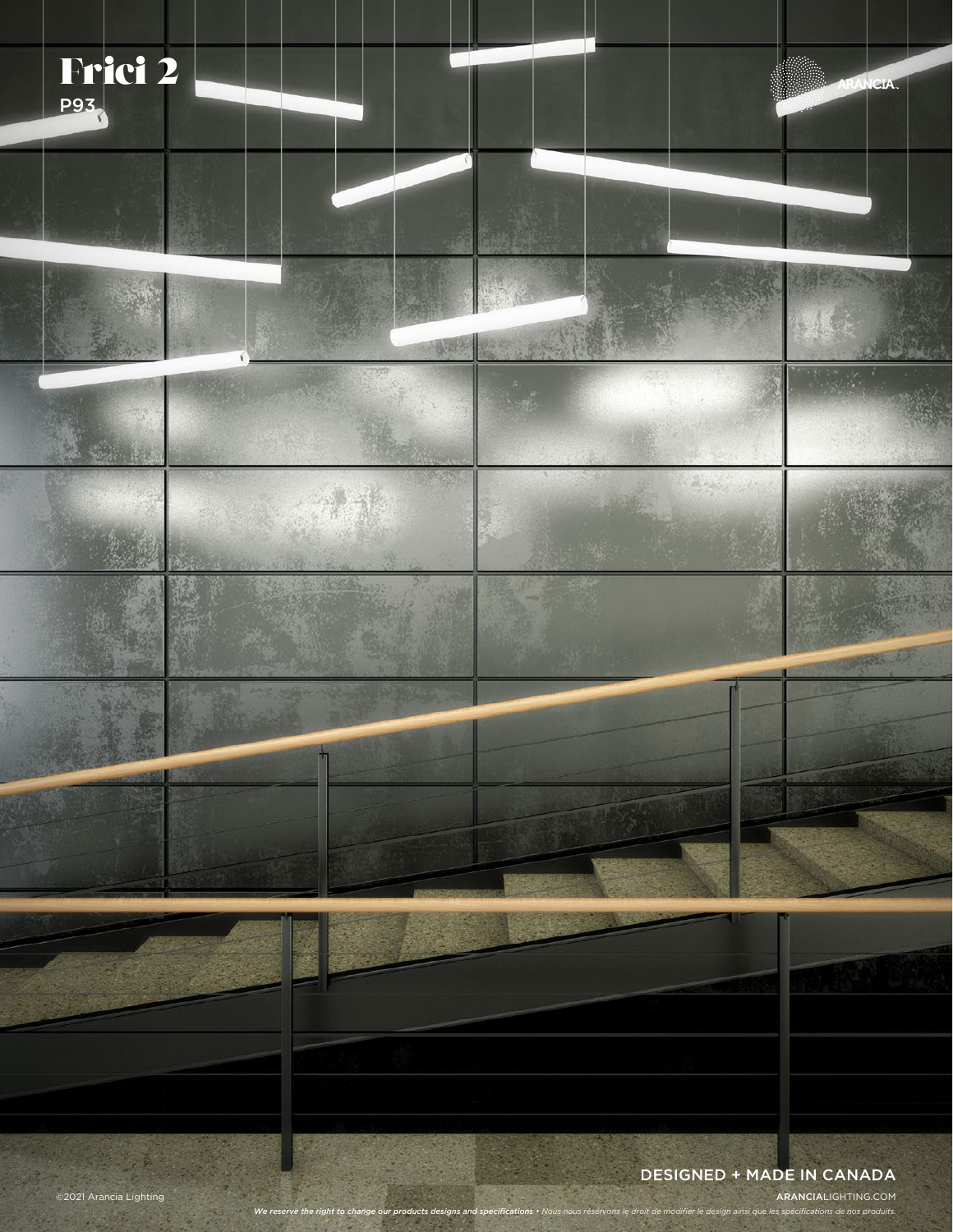

-BK FINISH • FINI -BK

Glowing stick pendant LED luminaire, made of machined frosted polymer and aluminum caps and light tray. Simply powered by a suspension cable for a clean look. Dimming version available.

Tige lumineuse suspendue à DEL, faite de polymère givré usiné et d'embouts et tiroir lumineux en aluminium. Alimenté directement par un câble de suspension, pour un look épuré. Options de gradation disponibles.



#### CENTERED CANOPY MOUNTING OPTION • OPTION DE MONTAGE PAVILLON CENTRÉ



SEE NEXT PAGE FOR CANOPY DETAILS • VOIR PAGE SUIVANTE POUR DÉTAILS DE PAVILLON



©2021 Arancia Lighting



|                                 | <b>PRODUCT CODE . CODE DE PRODUIT</b>                                                                                                                                                                                                                                                                                           |            |
|---------------------------------|---------------------------------------------------------------------------------------------------------------------------------------------------------------------------------------------------------------------------------------------------------------------------------------------------------------------------------|------------|
|                                 | <b>MODEL</b> • MODÈLE                                                                                                                                                                                                                                                                                                           | <b>P93</b> |
|                                 | LUMINAIRE OVERALL SIZE . TAILLE HORS-TOUT DU LUMINAIRE                                                                                                                                                                                                                                                                          |            |
| $-21$<br>$-31$<br>-40<br>-49    | 20.5" • 521mm<br>30.5" · 775mm<br>39.5" · 1003mm<br>48.5" · 1232mm                                                                                                                                                                                                                                                              |            |
|                                 | LIGHT SOURCE . SOURCE LUMINEUSE                                                                                                                                                                                                                                                                                                 |            |
| $-LC$<br>$-LN$<br>-LW<br>-LI    | LED • DEL • 4000K 90 CRI<br>LED • DEL • 3500K 90 CRI<br>LED . DEL . 3000K 90 CRI<br>LED • DEL • 2700K 90 CRI                                                                                                                                                                                                                    |            |
|                                 | <b>POWER CLASS • CATÉGORIE DE PUISSANCE</b>                                                                                                                                                                                                                                                                                     |            |
| -A<br>-в<br>-c                  | 8W • 650 lm PER FOOT<br>5.5W • 420 lm PER FOOT<br>3W • 260 Im PER FOOT<br>* SEE TABLE 1 FOR POWER CONSUMPTION<br>* VOIR TABLEAU 1 POUR LE RENDU DE PUISSANCE                                                                                                                                                                    |            |
|                                 | MAINS VOLTAGE . VOLTAGE CIRCUIT                                                                                                                                                                                                                                                                                                 |            |
| -0<br>-1<br>-31                 | 120-277V<br>120V<br>347V<br><b><i>ICONSULT FACTORY FOR PRICE. AVAILABILITY AND DELAY • ICONSULTER</i></b><br>L'USINE POUR DISPONIBILITÉ, PRIX ET DÉLAI                                                                                                                                                                          |            |
|                                 | <b>DIMMING SPECIFICATION • OPTION DE GRADATION</b>                                                                                                                                                                                                                                                                              |            |
| -0<br>$-T^2$                    | <b>0-10V LED DIMMING . GRADATION DEL 0-10V</b><br>LED DIMMING (TRIAC) . GRADATION DEL (TRIAC)                                                                                                                                                                                                                                   |            |
|                                 | <sup>2</sup> TRIAC OPTION ONLY AVAILABLE AS REMOTE DRIVER IN 120V (R4) • L'OPTION<br>TRIAC EST SEULEMENT DISPONIBLE EN PILOTE À DISTANCE EN 120V (R4)                                                                                                                                                                           |            |
|                                 | FEED OPTION <sup>3</sup> · OPTION D'ALIMENTATION <sup>3</sup>                                                                                                                                                                                                                                                                   |            |
| $-R7$                           | Ø7.5" CANOPY WITH INTEGRATED DRIVER 75W MAX<br>PAVILLON LONG DE 190mm AVEC PILOTE INTÉGRÉ 75W MAX                                                                                                                                                                                                                               |            |
| -S11                            | 12" LONG CANOPY WITH INTEGRATED DRIVER<br>PAVILLON LONG DE 305MM AVEC PILOTE INTÉGRÉ                                                                                                                                                                                                                                            |            |
| -C11                            | CENTERED 12" LONG CANOPY WITH INTEGRATED DRIVER<br>PAVILLON CENTRÉ LONG DE 305MM AVEC PILOTE INTÉGRÉ                                                                                                                                                                                                                            |            |
| -R4                             | REMOTE DRIVER CANOPY Ø4.50, SPECIFY DRIVER SEPARATELY, SEE NEXT<br><b>PAGE •</b> PAVILLON Ø114mm POUR PILOTE À DISTANCE. SPÉCIFIER LE PILOTE<br>SÉPARÉMENT, VOIR LA PAGE SUIVANTE                                                                                                                                               |            |
| -R <sub>2</sub>                 | REMOTE DRIVER CANOPY Ø2.50, SPECIFY DRIVER SEPARATELY, SEE NEXT<br><b>PAGE •</b> PAVILLON Ø64mm POUR PILOTE À DISTANCE. SPÉCIFIER LE PILOTE<br>SEPARÉMENT, VOIR LA PAGE SUIVANTE                                                                                                                                                |            |
|                                 | <b>MOUNTING · ANCRAGE</b>                                                                                                                                                                                                                                                                                                       |            |
| $-C5$<br>-CX                    | STANDARD LENGTH OF 5' . GRANDEUR STANDARD DE 1524mm<br>CUSTOM LENGTH SPECIFY IN BOX (IN FEET) . GRANDEUR SUR MESURE,<br>INDIQUER DANS LA CASE (EN PIED)                                                                                                                                                                         |            |
|                                 | <b>POWER FEED CANOPY • PAVILLON POUR ALIMENTATION ÉLECTRIQUE</b>                                                                                                                                                                                                                                                                |            |
| -JB<br>-SB<br>-BX               | 4"x 4" OCTAGONAL J-BOX . BOÎTE OCTOGONALE 100mm x 100mm<br>2"x 4" SWITCH BOX . BOÎTE RECTANGULAIRE 50mm x 100mm<br>7/8" BX CABLE . CÂBLE BLINDÉ 22mm                                                                                                                                                                            |            |
|                                 | <b>ENDCAP FINISH . FINI DES EMBOUTS</b>                                                                                                                                                                                                                                                                                         |            |
| -BK<br>-WH<br>-MG<br>-PB<br>-SP | <b>BLACK POWDER COATED • FINI POUDRE NOIRE</b><br>WHITE POWDER COATED . FINI POUDRE BLANCHE<br><b>METALLIC GREY POWDER COATED • FINI POUDRE GRIS MÉTALLIQUE</b><br><b>PEARL BEIGE POWDER COATED • FINI POUDRE BEIGE NACRÉ</b><br>CUSTOM, SPECIFY RAL COLOR IN BOX . SUR MESURE, INDIQUER LA COULEUR<br><b>DAI DANS I A CASE</b> |            |

PAGE 2

#### ARANCIALIGHTING.COM • DESIGNED + MADE IN CANADA

*V.6.1 -2021-09 We reserve the right to change our products designs and specifications • Nous nous réservons le droit de modifier le design ainsi que les spécifications de nos produits.*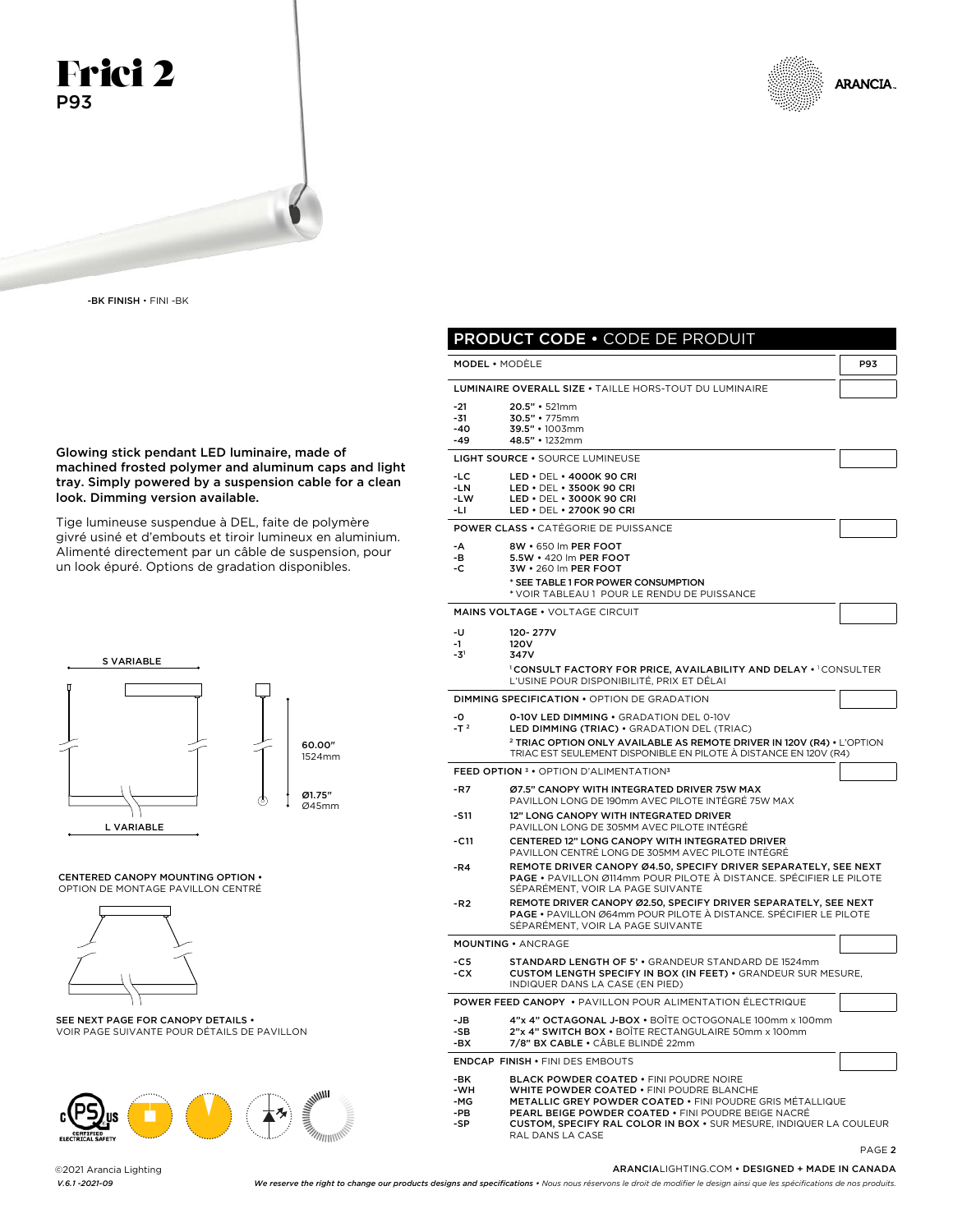# L99X REMOTE LED DRIVER • PILOTE À DISTANCE

50W (TRIAC)







95W



DRIVER SIZE MAY VARY DEPENDING ON REQUIRED POWER •<br>LA TAILLE DU PILOTE PEUT VARIER SELON LA PUISSANCE REQUISE

### 2 DRIVERS<sup>\*</sup> • 2 PILOTES<sup>\*</sup> 2 PILOTES<sup>\*</sup> 2 PILOTE



| <b>PRODUCT CODE • CODE DE PRODUIT</b>                                                                                                                                                 |                                                |             |  |  |
|---------------------------------------------------------------------------------------------------------------------------------------------------------------------------------------|------------------------------------------------|-------------|--|--|
| <b>MODEL • MODÈI F</b>                                                                                                                                                                |                                                | <b>L99X</b> |  |  |
|                                                                                                                                                                                       | <b>NUMBER OF CIRCUITS • NOMBRE DE CIRCUITS</b> |             |  |  |
| $-1$<br>$-2$                                                                                                                                                                          | 1 DRIVER<br>2 DRIVERS                          |             |  |  |
|                                                                                                                                                                                       | <b>POWER • PUISSANCE</b>                       | $-50$       |  |  |
| -50                                                                                                                                                                                   | 50W · 350-1200mA · 18-56V                      |             |  |  |
|                                                                                                                                                                                       | <b>CURRENT OUTPUT • INTENSITÉ DU COURANT</b>   |             |  |  |
| FILL CORRESPONDING VALUE OF CURRENT (mA) USING TABLE 1 ON NEXT<br>-xxxx*<br>PAGE . REMPLIR LA VALEUR DU COURANT (mA) CORRESPONDANTE EN SE<br>RÉFÉRANT AU TABLEAU 1 À LA PAGE SUIVANTE |                                                |             |  |  |
|                                                                                                                                                                                       | <b>MAIN VOLTAGE . VOLTAGE CIRCUIT</b>          |             |  |  |
| $-1$<br>-u                                                                                                                                                                            | 120V<br>120-277V                               |             |  |  |
|                                                                                                                                                                                       | DIMMING SPECIFICATION . OPTION DF GRADATION    | -T          |  |  |
| -T                                                                                                                                                                                    | TRIAC                                          |             |  |  |
| <b>PRODUCT CODE • CODE DE PRODUIT</b>                                                                                                                                                 |                                                |             |  |  |
| <b>MODEL</b> • MODÈI F                                                                                                                                                                |                                                |             |  |  |
|                                                                                                                                                                                       | MUMBER OF CIRCUITS . NOMBRE DE CIRCUITS        |             |  |  |

#### NUMBER OF CIRCUITS • NOMBRE DE CIRCUITS -1 -2 1 DRIVER 2 DRIVERS POWER • PUISSANCE -50 -50 50W • 100-1400mA • 10-54V CURRENT OUTPUT • INTENSITÉ DU COURANT -XXXX\* FILL CORRESPONDING VALUE OF CURRENT (mA) USING TABLE 1 ON NEXT PAGE • REMPLIR LA VALEUR DU COURANT (mA) CORRESPONDANTE EN SE RÉFÉRANT AU TABLEAU 1 À LA PAGE SUIVANTE MAIN VOLTAGE • VOLTAGE CIRCUIT -U -U 120-277V DIMMING SPECIFICATION • OPTION DE GRADATION - 0

-0 0-10V

### PRODUCT CODE • CODE DE PRODUIT

| <b>MODEL • MODÈI F</b> |                                                                                                                                                                                    | <b>L99X</b> |
|------------------------|------------------------------------------------------------------------------------------------------------------------------------------------------------------------------------|-------------|
|                        | NUMBER OF CIRCUITS . NOMBRE DE CIRCUITS                                                                                                                                            |             |
| $-1$<br>$-2$           | 1 DRIVER<br>2 DRIVERS                                                                                                                                                              |             |
|                        | <b>POWER • PUISSANCE</b>                                                                                                                                                           | -95         |
| -95                    | 95W • 2750mA MAX @36VD                                                                                                                                                             |             |
|                        | <b>CURRENT OUTPUT • INTENSITÉ DU COURANT</b>                                                                                                                                       |             |
| -XXXX*                 | FILL CORRESPONDING VALUE OF CURRENT (mA) USING TABLE 1 ON NEXT<br><b>PAGE • REMPLIR LA VALEUR DU COURANT (mA) CORRESPONDANTE EN SE</b><br>RÉFÉRANT AU TABLEAU 1 À LA PAGE SUIVANTE |             |
|                        | <b>MAIN VOLTAGE . VOLTAGE CIRCUIT</b>                                                                                                                                              | -U          |
| -u                     | 120-277V                                                                                                                                                                           |             |
|                        | <b>DIMMING SPECIFICATION • OPTION DE GRADATION</b>                                                                                                                                 | -0          |
| -0                     | $0-10V$                                                                                                                                                                            |             |



| <b>WIRE GAUGE</b><br>CALIBRE DU FIL | <b>MAXIMUM LEAD</b><br>LENGTH<br><b>I ONGUEUR</b><br><b>MAXIMALE DU</b><br>CÂBI F |
|-------------------------------------|-----------------------------------------------------------------------------------|
| 18 GA                               | 44 FT                                                                             |
| 16 GA                               | 90 FT                                                                             |
| 14 GA                               | 120 FT                                                                            |
| 12 GA                               | 175 FT                                                                            |

L'ALIMENTATION ET LA GRADATION DES CIRCUITS 1 ET 2 PEUVENT<br>ÊTRE CONNECTÉS ENSEMBLE POUR FORMER 1 SEUL CIRCUIT \* WITH 2 DRIVERS INPUT AND DIMMING OF CIRCUIT 1 AND 2 COULD BE CONNECTED TO FORM SINGLE CIRCUIT • LORSQU'IL Y A 2 PILOTES,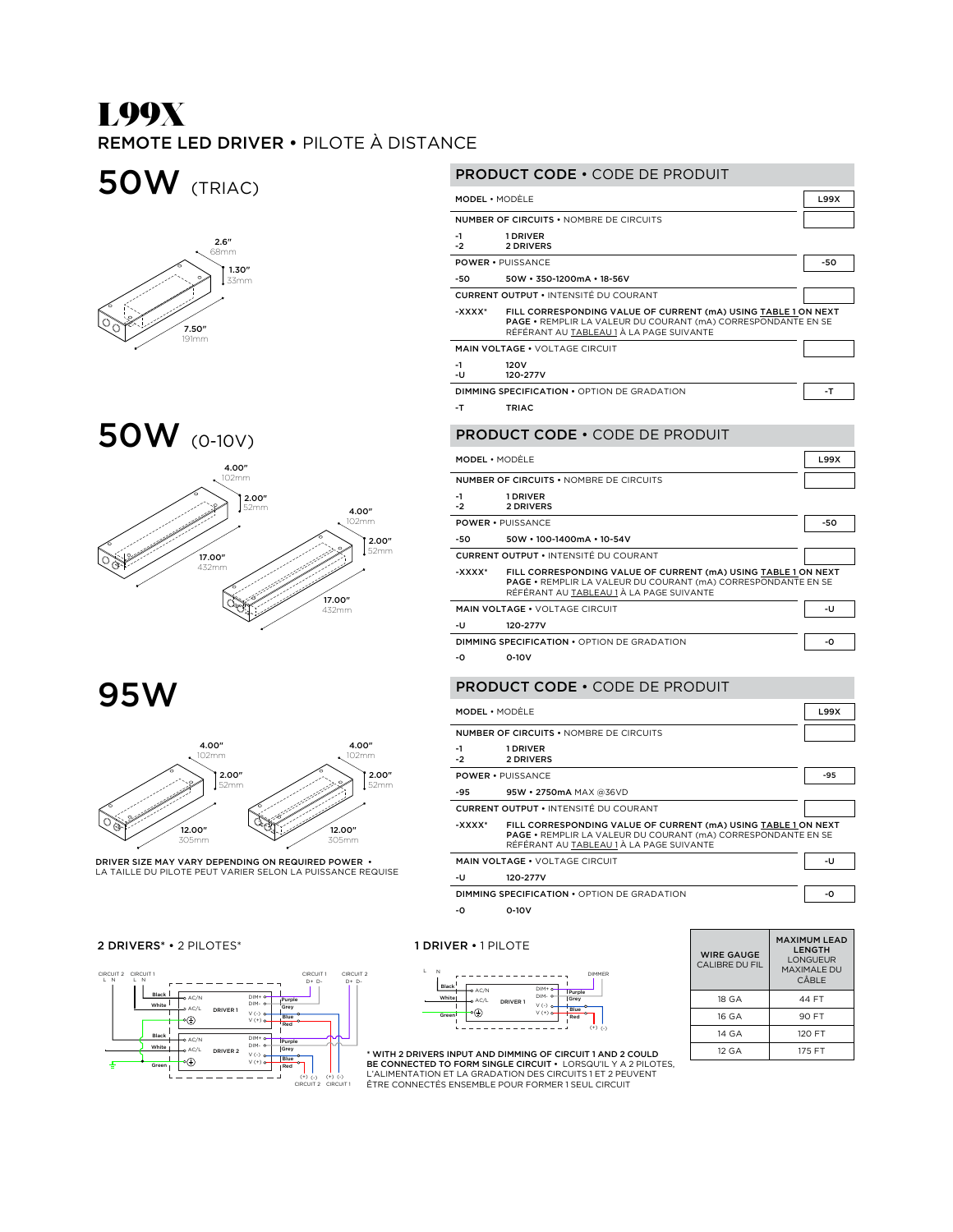# Frici 2 P93 FEATURES • P93 CARACTÉRISTIQUES



| <b>TABLE 1. STANDALONE UNITS DIMENSIONS</b><br>TABLEAU 1. DIMENSIONS DES APPAREILS INDIVIDUELS |                              |                                                           |                                                       |                                 |                                 |                         |                |
|------------------------------------------------------------------------------------------------|------------------------------|-----------------------------------------------------------|-------------------------------------------------------|---------------------------------|---------------------------------|-------------------------|----------------|
| PRODUCT OUTLINES<br>SCHÉMA DE PRODUIT                                                          | <b>SIZE</b><br><b>TAILLE</b> |                                                           | <b>POWER CLASS</b><br>CATÉGORIE DE PUISSANCE          |                                 |                                 |                         |                |
|                                                                                                | CODE                         | s<br><b>SUSPENSION DISTANCE</b><br>DISTANCE DE SUSPENSION | <b>OVERALL LENGTH</b><br>LONGUEUR HORS<br><b>TOUT</b> | A                               | в                               | C                       | <b>VOLTAGE</b> |
| s                                                                                              | $-21$                        | 20.5"<br>521mm                                            | 20.5"<br>521mm                                        | 12W<br>317 mA<br>1085 lm        | 8W<br>209 mA<br>710 lm          | 4W<br>105 mA<br>355 lm  |                |
|                                                                                                | $-31$                        | 30.5"<br>775mm                                            | 30.5"<br>775mm                                        | <b>18W</b><br>492 mA<br>1580 lm | <b>12W</b><br>326 mA<br>1040 lm | 6W<br>163 mA<br>520 lm  | <b>36V CC</b>  |
|                                                                                                | -40                          | 39.5"<br>1003mm                                           | 39.5"<br>1003mm                                       | 24W<br>651 mA<br>2120 lm        | <b>16W</b><br>430 mA<br>1400 lm | 8W<br>216 mA<br>700 lm  |                |
|                                                                                                | $-49$                        | 48.5"<br>1232mm                                           | 48.5"<br>1232mm                                       | 30W<br>809 mA<br>2660 lm        | <b>20W</b><br>535 mA<br>1755 lm | 10W<br>268 mA<br>875 lm |                |

\*TRIAC OPTION ONLY AVAILABLE FOR LAMPS OF A MINIMUM OF 350mA \*L'OPTION TRIAC EST SEULEMENT DISPONIBLE POUR DES LAMPES D'UN MINIMUM DE 350mA

| <b>TABLE 2. CANOPY SPECIFICATIONS</b><br>TABLEAU 2. SPÉCIFICATIONS DES PAVILLONS |                                                      |                                           |      |                                                          |  |         |
|----------------------------------------------------------------------------------|------------------------------------------------------|-------------------------------------------|------|----------------------------------------------------------|--|---------|
| <b>CANOPY CODE</b><br>CODE DE PAVILLON                                           | DRIVER MAXIMUM POWER<br>PUISSANCE MAXIMALE DU PILOTE | <b>INPUT VOLTAGE</b><br>VOLTAGE D'ENTRÉE. |      | <b>COMPATIBLE DIMMING</b><br><b>GRADATION COMPATIBLE</b> |  |         |
| $-S11$                                                                           | 95W                                                  | 120-277V                                  |      | $0-10V$                                                  |  |         |
| $-R7$                                                                            | 75W                                                  | 120-277V                                  |      |                                                          |  | $0-10V$ |
| $-C11$                                                                           | 95W                                                  | 120-277V & 347V                           |      |                                                          |  | $0-10V$ |
| -R4 & -R2                                                                        | <b>REMOTE 95W</b>                                    | 120-277V                                  | 347V | $0-10V$                                                  |  |         |
|                                                                                  | <b>REMOTE 54W</b>                                    | 120V                                      |      | TRIAC.                                                   |  |         |

#### -R7 CANOPY OPTION OPTION DE PAVILLON -R7



-S11 CANOPY OPTION OPTION DE PAVILLON -S11





-C11 CENTERED CANOPY PAVILLON CENTRÉ -C11

-R2\* REMOTE DRIVER CANOPY PAVILLON PILOTE À DISTANCE -R2\*



-R4\* REMOTE DRIVER CANOPY PAVILLON PILOTE À DISTANCE -R4\*



\*REMOTE DRIVERS MUST BE ORDERED SEPARATELY, SEE ELECTRICAL SPECIFICATIONS ABOVE FOR DETAILS \*PILOTES À DISTANCE DOIVENT ÊTRE COMMANDÉS SÉPARÉMENT, VOIR INFORMATIONS ÉLECTRIQUES CI-DESSUS POUR DÉTAILS

©2021 Arancia Lighting

ARANCIALIGHTING.COM • DESIGNED + MADE IN CANADA

PAGE 4

*V.6.1 -2021-09 We reserve the right to change our products designs and specifications • Nous nous réservons le droit de modifier le design ainsi que les spécifications de nos produits.*